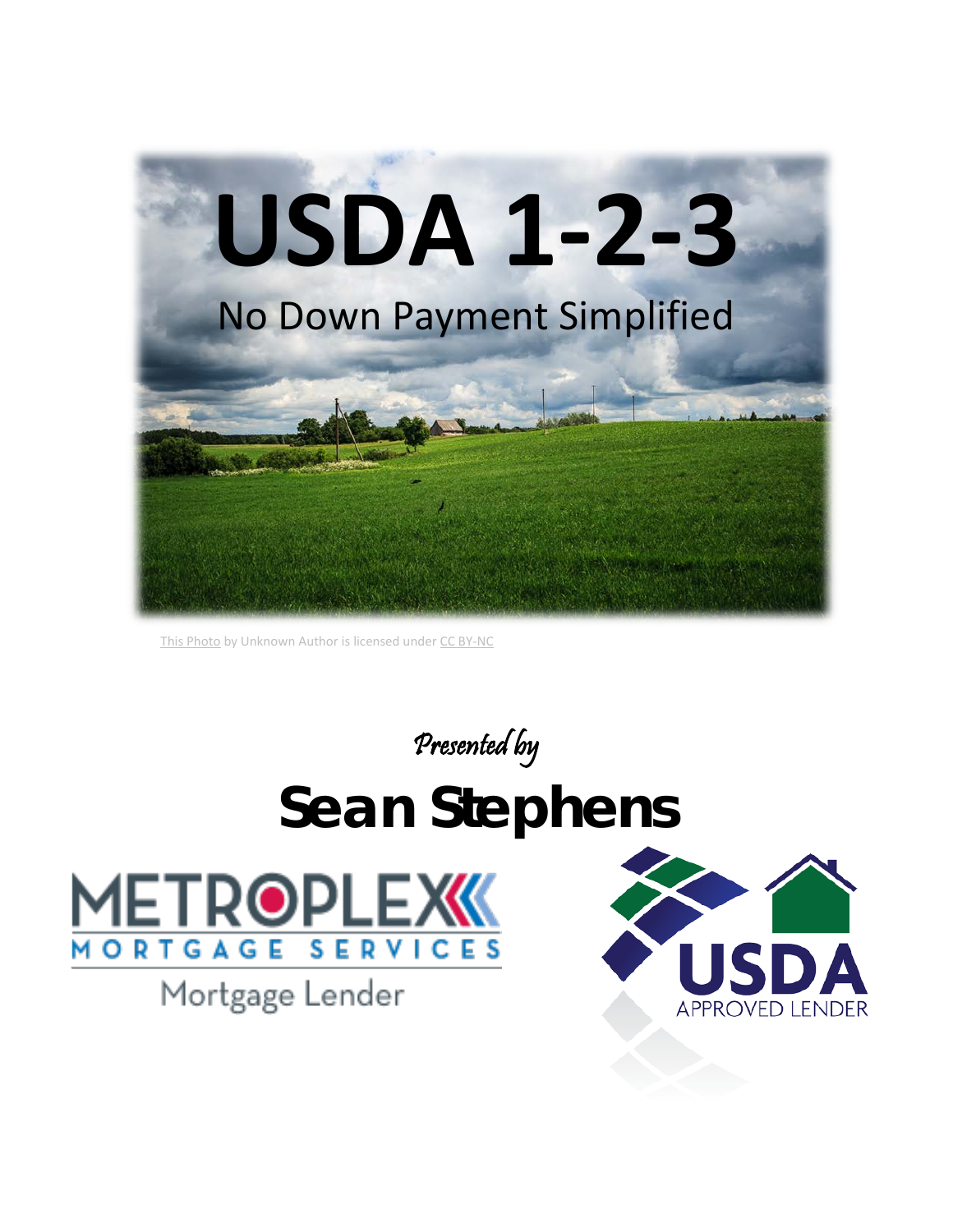# **Course Objectives**

- Explain USDA Rural Development
- Determine if a property is eligible for USDA financing
- Explain to a customer income eligibility requirements
- List credit qualifying criteria
- Describe a Credit Waiver
- Describe Debt Ratio Waivers
- Formulate a plan to help buyers and sellers gain knowledge about and access to USDA.

# **Course Timeline**

| <b>Property Eligibility</b>                    | 20 min.                  |
|------------------------------------------------|--------------------------|
| Loan Costs                                     | 10 min.                  |
| Income Qualifications & Eligibility            | 20 min.                  |
| Credit Qualifying & Underwriting               | 20 min.                  |
| Authorized User Accounts/Disputed Accounts     | 10 min.                  |
| <b>Waivers &amp; Compensating Factors</b>      | 10 min.                  |
| PMI/Seller Concessions/Financing closing costs | 10 min.                  |
| <b>Total</b>                                   | 100 min.<br>(2 hours CE) |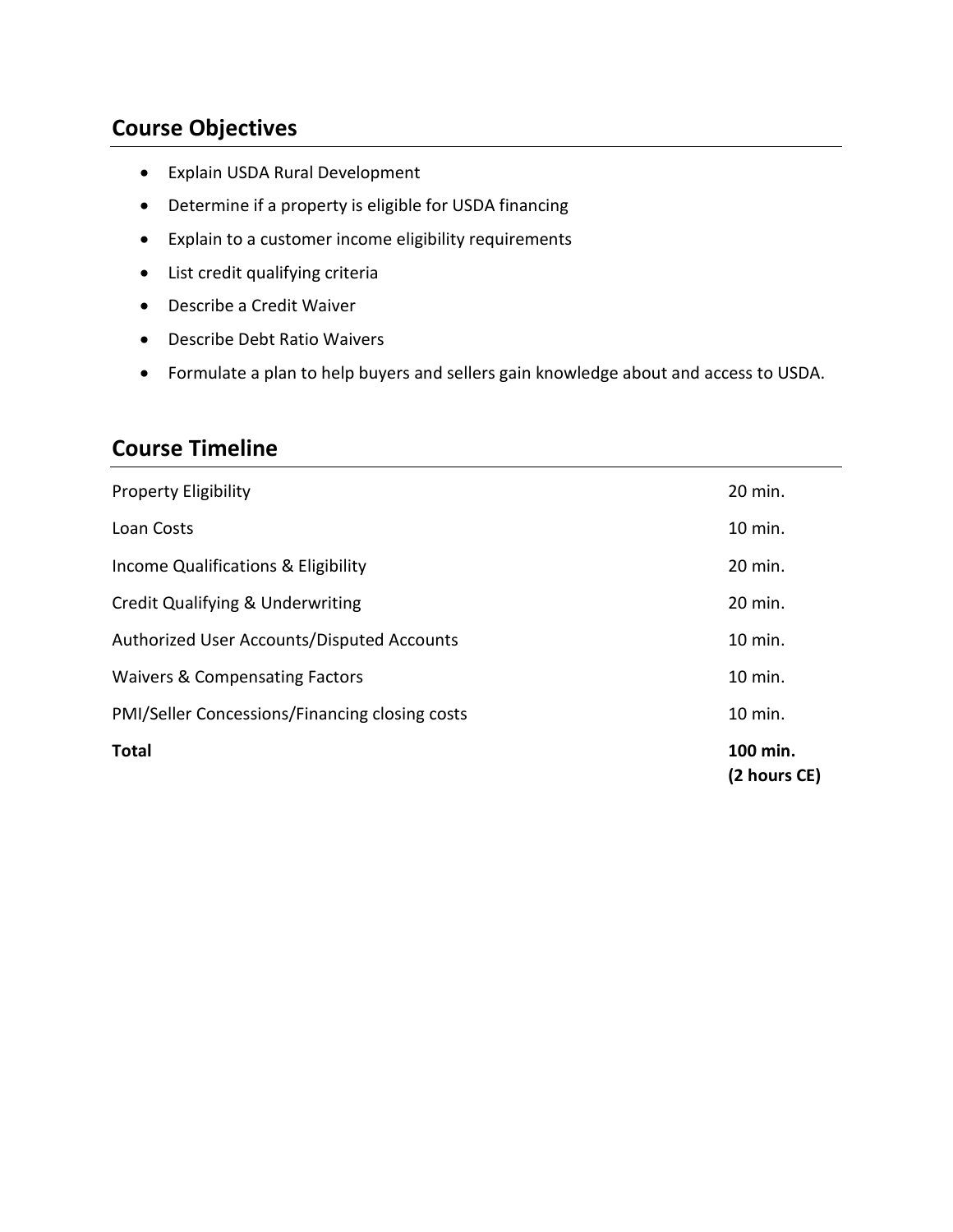# **Rural Housing Guaranteed Program**

- Homes located in eligible rural areas
- Incomes up to 115% of median area income
- 30 Year Term / Fixed Rate
- No Prepayment Penalty
- 100% Financing (No required down payment)
- Financing based on appraised value (Not sales price)
- Ability to finance eligible closing costs
- Not limited to First Time Home Buyers
- No Maximum Loan Amount
- Flexible Credit Guidelines
- Underwriting options:
	- Automated
	- Manual

# **Property Eligibility**

#### **ELIGIBLE PROPERTY TYPES:**

- Primary Residence (New Construction & Existing)
- Single Family Homes
- Townhomes, PUDs
- Condominiums (Condo approval process applies)

#### **Minimum Property Requirements:**

USDA Loans will follow HUD Handbook appraisal guidelines for minimum property condition.

- Heat source, flooring, plumbing, water, etc.
- Is a stove required to meet a minimum appliance requirement?
- Neither a new home nor an existing home has to have a stove in order to be eligible. (HUD Handbook 4000.1 Updated 9-14-15)
- USDA Loans are covered by HUD Handbook requirements for minimum property requirements for existing properties (MPRs)
- Existing dwellings must follow HUD Handbooks:
- Valuation Analysis (Single Family 1-4 Unit Dwellings)
- Requirements for existing housing 1-4 living units
- FHA Roster Appraisers may certify compliance to the handbooks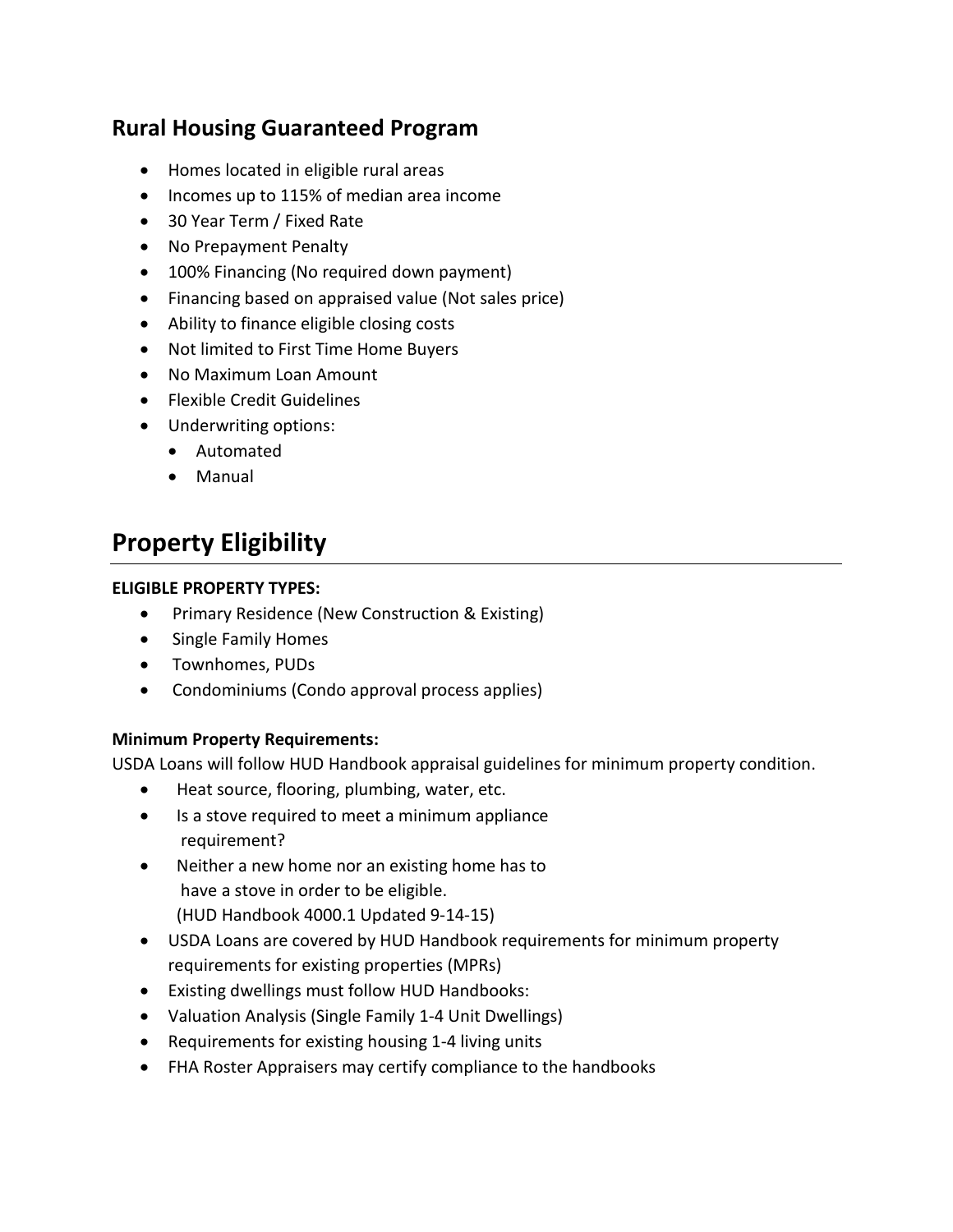#### **CFR 3555 (Code of Federal Regulations) effective 12/1/2014:**

- Lenders must verify that the property size is typical of the area, and have access direct access from a street, road, or driveway.
- The site must be supported by adequate utilities, water, and waste disposal systems.
- Properties will no include buildings used principally for income producing purposes, however buildings such as barns used for storage may be permitted.
- Vacant Land or Properties primarily used for agricultural, farming, or commercial enterprise are ineligible.
- Updated guidelines have removed the restrictions for properties with in-ground pools.

#### **ACREAGE GUIDELINES:**

- Site size must be typical for the area
- Updated guidelines have removed the restrictions and additional guidelines required when the site value exceeded 30% of the overall property value.
- Another Positive Improvement!!!

#### **Private Roads:**

- Private Road Maintenance Agreements -NOT Required
- Must have evidence of a permanent recorded easement (non-exclusive, non-revocable roadway, driveway easement
	- without trespass from the property to a public street/road)
- Streets and roads must be hard surfaced or all-weather surfaced. An all-weather surface is a road surface over which emergency and the area's typical passenger vehicles can pass at all times.
- A publicly maintained road is automatically assumed to meet this requirement.

 If an HOA is responsible for maintaining streets and roads, it must meet the criteria set forth by Fannie Mae, Freddie Mac, the U.S. Department of Housing and Urban Development (HUD), or U.S. Department of Veterans Affairs (VA).

#### **What if I already own a home?**

- Applicants may retain one dwelling in addition to the new primary residence purchased with a Guaranteed loan, provided that:
	- Homeowner is financially qualified to own more than one house
	- Homeowner will occupy the home financed with the USDA loan as their primary residence throughout the term of the loan.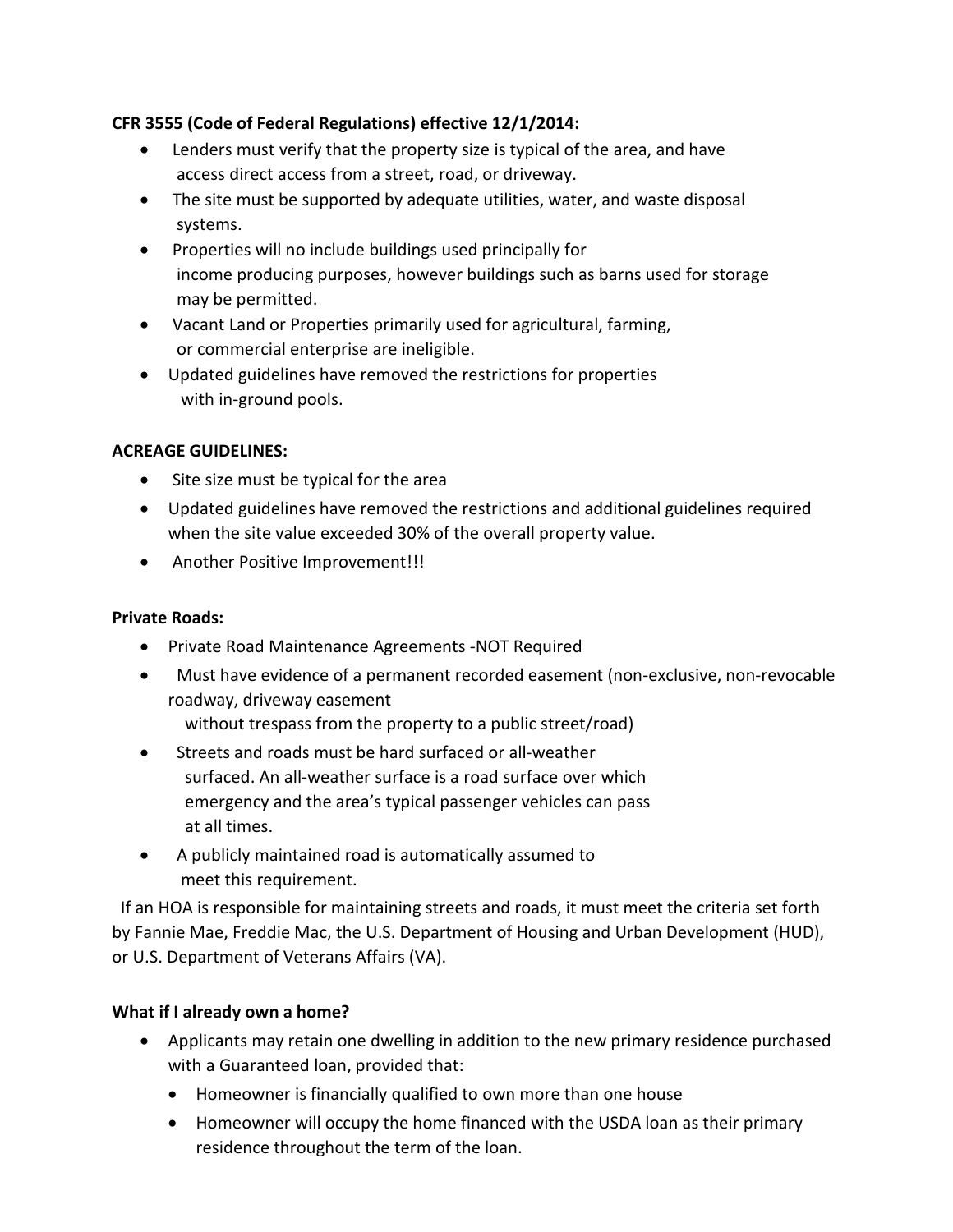- Current home is no longer functionally adequate. Possible examples:
	- \* Job Relocation Outside of a reasonable commuting distance
	- \* Manufactured home not on a permanent foundation
- Retained dwelling may not have a Direct or Guaranteed loan already (Unable to have **2** USDA Loans)

**Private Water Tests (Well):** The water analysis report must be no greater than 120 days old at loan closing. Properties served by cisterns are not acceptable. The water quality of the well must meet the requirements of the state or local authority.

**Termites:** Termite/pest inspections are not required unless the lender, appraiser, inspector or State law requires the inspection to confirm the property is free of active infestation.

**Septic Tanks:** The septic system must be free of observable evidence of failure. Existing dwellings appraised by a HUD roster appraiser, who has indicated the dwelling meets the required HUD handbooks does not require further septic certification.

The separation distances between a well and septic tank, and the property line should comply with HUD guidelines or state well codes.

#### **Procedures and Documentation Requirements / FHA Mortgagee Letter 2002-25**

For existing properties, FHA requires that a domestic well be located a minimum of 100 feet from the septic tank's drain field and a minimum of 10 feet from any property line. Should state or local regulations require greater distances, those distances must be met.

If, however, the locality permits distance requirements *less than those prescribed by FHA, the property may be considered eligible provided:.* 

#### Domestic Well from Septic Tank Drain Field: NO *less than 75 feet of separation.*

Domestic Well from Property Line: Well may not be within 10 feet of any roadway or the property line of other than a single-family residential property, i.e., the well cannot be within 10 feet of a commercial, industrial, or multifamily building.

#### **Escrow Repair Holdback (Exterior & Interior)**

- The cost of the remaining work does not exceed 10% of the loan amount
- Livability of dwelling is not affected (No Roof, Electrical, Plumbing, etc.)
- Signed contract by borrower and contract is in effect for the proposed work
- CD reflects the escrow holdback amount may not be less than the contracted \$\$\$.
- Escrow account established in a federally supervised financial institution
- Repairs to be completed within 30 days of closing
- Certification of completion is required to verify work was completed and must:
	- Be completed by the appraiser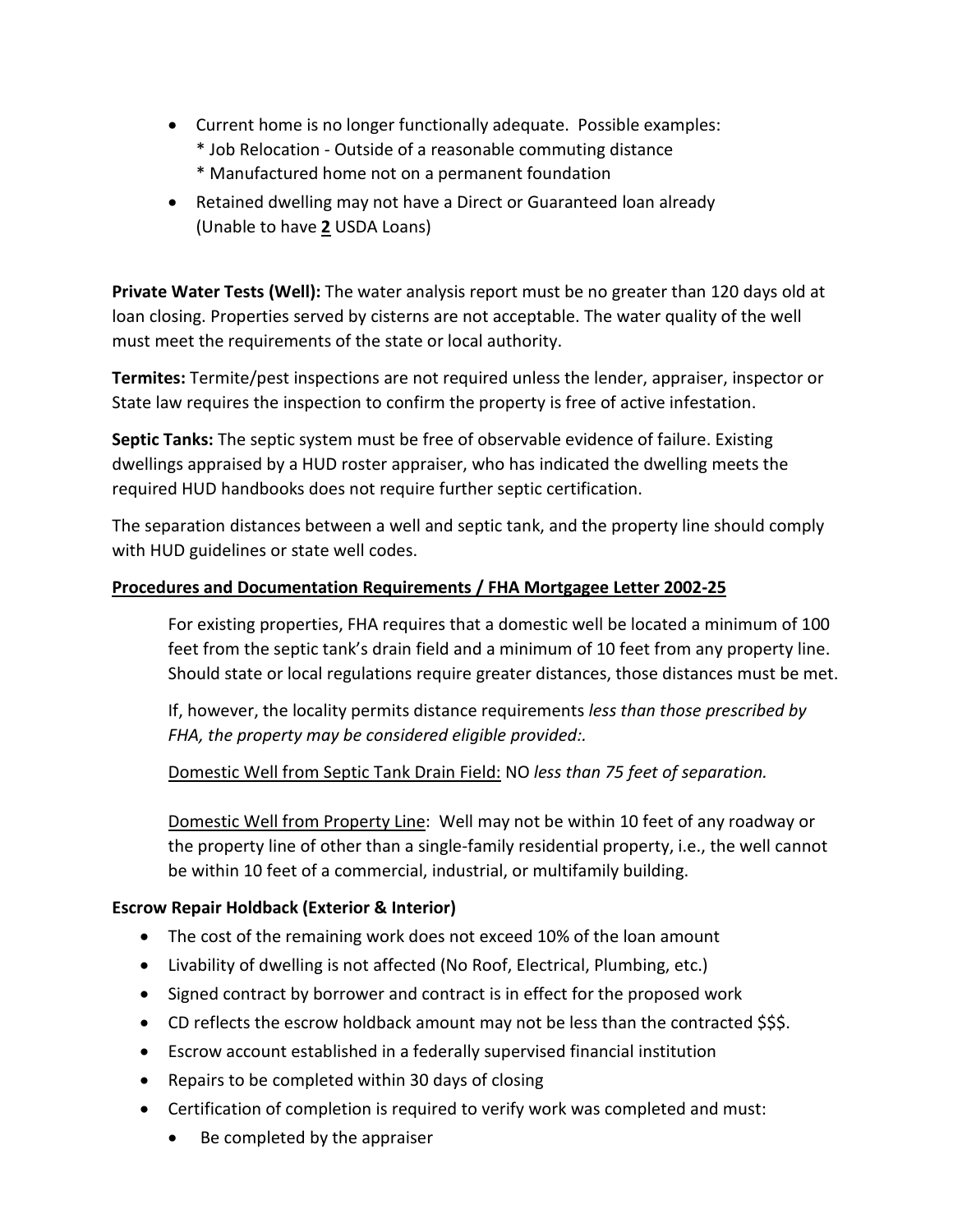- State the improvements were completed in accordance with the requirements and conditions listed in the original appraisal report
- Be accompanied by photographs of the completed improvements
- Final approval is issued and escrow funds are then approved for release

# **USDA 1X Close-No Down Payment**

#### **Per the 3555 it defines the program as:**

"A combination construction to permanent loan can be offered to eligible applicants by approved lenders with appropriate construction lending experience and adequate controls for interim construction cost disbursements."

#### **Features:**

- Only one closing saves considerable closing costs
- It combines the features of a construction loan and the traditional long-term permanent residential mortgage.
- **Closing occurs prior to the start of construction.**
- At closing, funds are disbursed to cover the cost of land and applicable closing costs subject to the maximum loan to value.
- The permanent mortgage loan interest rate, which is used for underwriting, is established at closing.
- The term of the loan is thirty years.

# **Eligible Loan Costs**

**Land**

- Acquisition cost of the land;
- Payoff the balance of land to be utilized in the construction of the dwelling.

#### **Construction Hard Costs:**

- Costs inside the contract to be detailed on the construction budget agreed upon by the builder and borrower;
- Costs outside of the contract, paid to subcontractors, for contributive work such as well and septic installation, roads/driveways, utility hookups, landscaping, etc.

#### **Construction Soft Costs:**

| Appraisal fees              | Title updates                           |
|-----------------------------|-----------------------------------------|
| $\bullet$                   | $\bullet$                               |
| Inspection fees             | Lender construction administration fees |
| $\bullet$                   | $\bullet$                               |
| Survey                      | Contingency reserve<br>$\bullet$        |
| Permits                     | Interest reserve                        |
| $\bullet$                   | $\bullet$                               |
| Plan review fees            | Project review fees                     |
| $\bullet$                   | $\bullet$                               |
| Architecture or design fees | Builder acceptance or review fees       |
| $\bullet$                   | $\bullet$                               |
| <b>Engineering fees</b>     | Tax and insurance reserve<br>$\bullet$  |
|                             |                                         |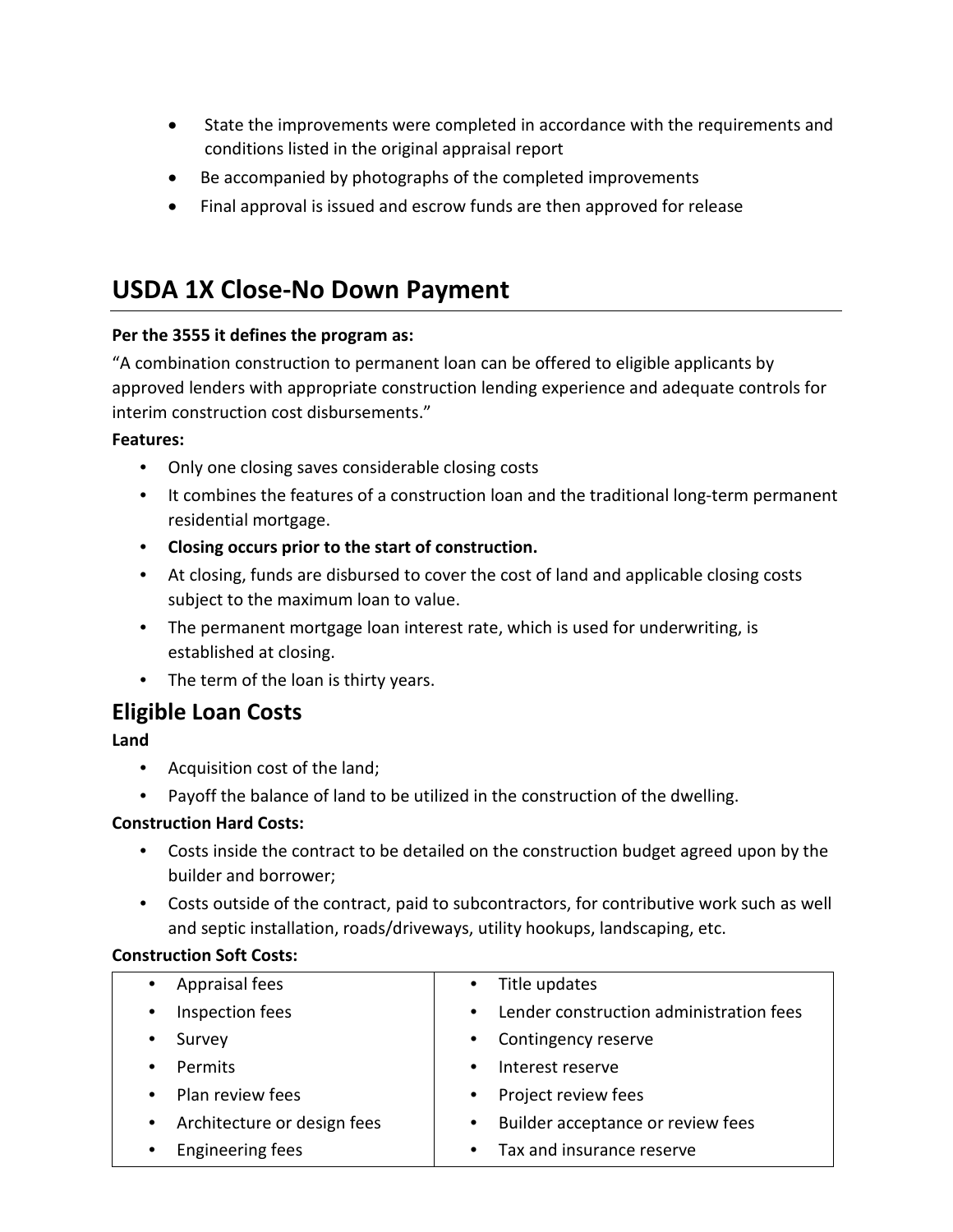Any item included in the cost to construct the home must be commonly and customarily included in the cost to construct other homes in the area where the subject property is located.

A contingency reserve to cover eligible expenses associated with unplanned problems with construction or change orders may be utilized. If used, the reserve is limited to 10% of the cost of construction (including labor, materials and soft costs). Reserve funds must be deposited into the construction escrow account.

The cost to construct must not include items such as furniture, electronic and home entertainment equipment or other personal items.

#### **Builder Requirements**

- 2+ years of experience building and constructing all aspects of single family dwellings similar to the type of project being proposed;
- Evidence of a state-issued construction or contractor license, as required by state law or local law;
- Evidence of commercial general liability insurance with a minimum coverage of \$500,000;
- The builder/contractor must have an acceptable credit history being free of open judgments, collections or liens related to previous construction projects. An individual credit report is required in addition to a commercial report on the business. ;
- The builder/contractor must not have a previous felony criminal record. A background check will be performed by the approved lender. ;
- A builder may be limited to an Agency determined number of units, or terminated from participating in this program due to poor workmanship or failure to meet program guidelines. ;
- Contractors or builders who are constructing their own residence are ineligible.

# **Appraisal Phase**

The fair market value of the to-be constructed property will be utilized to establish the maximum loan amount. Land value is based on the value as reported in the Appraisal Report, with no seasoning requirement.

The appraisal will be made "subject to completion per plans and specifications" approved lender submits the construction contract executed by the applicant and builder.

Reminder that closing costs & pre-paid items (settlement charges) may only be financed if the appraisal value is higher than the sales price.

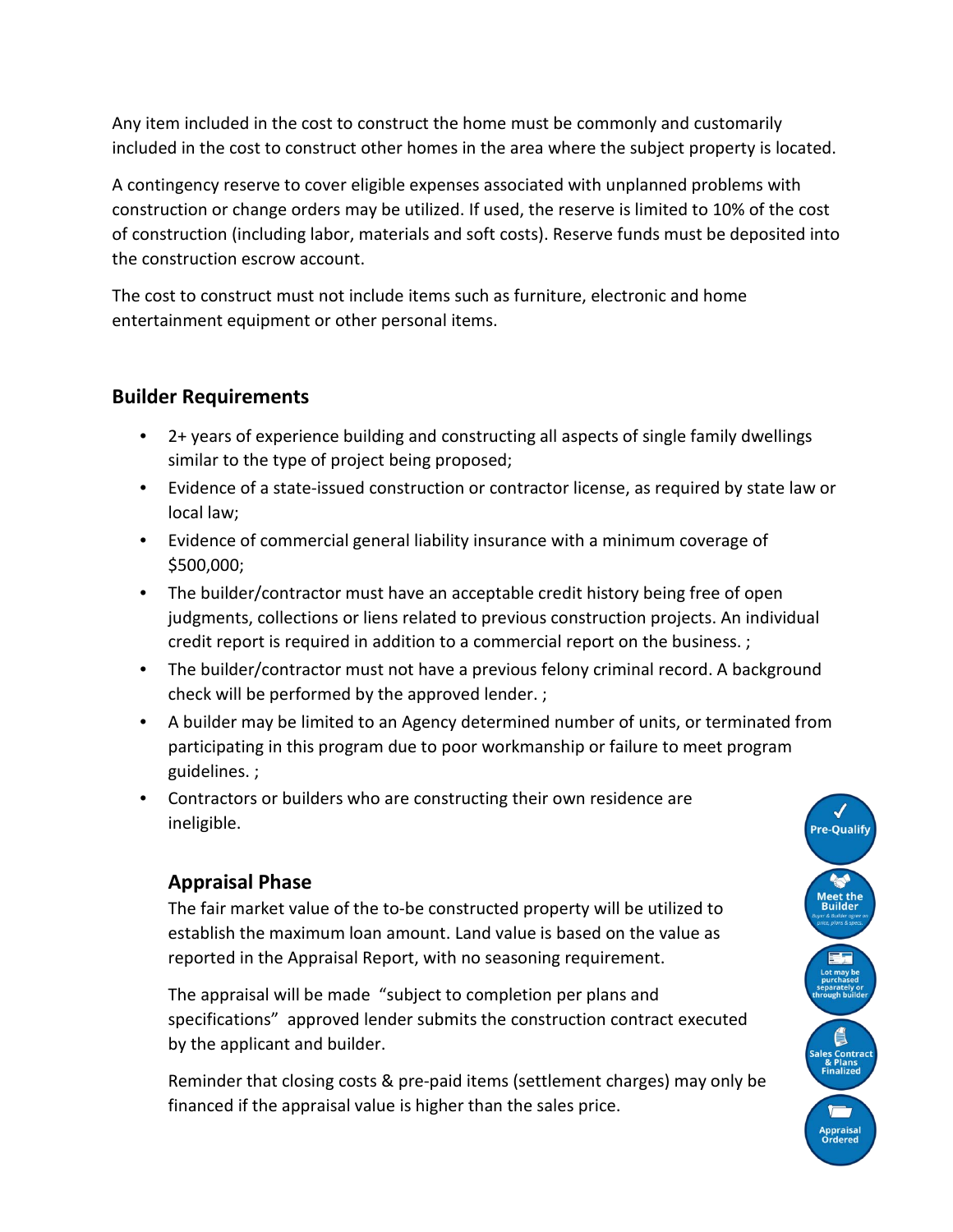# **Construction Phase**

Certification of plans and confirmation of thermal requirements are required in accordance with Paragraph 12.9.B of this Chapter.

**Draws and disbursements** during the construction phase are managed by the approved lender.

- $\mathbf{f}$ **Final Loan** Approval<br>Issued **Closing**
- The borrower and lender are jointly responsible for approving disbursements to the builder during the construction phase.
- Total disbursements should not exceed the value of the realized material cost and the percentage of work in place.
- At a minimum, documentation should include evidence of a third party inspection, signed conditional lien waiver from the contractor/builder, and a title insurance endorsement for each draw.

# **Debt Ratios/Repayment**

Debt to Income Ratios:

- **▶ Loan Qualifying/Repayment Income**
- **Published Guidelines:** 
	- **W** Housing Expense (PITI): 29%
	- **Total expense (Including Housing): 41%**
	- $\triangle$  Expanded ratios can be available

# **Income Eligibility**

The amount of household income can be reduced

Allowable deductions from annual income are:

- **Medical expenses** 
	- \*Only the portion in excess of 3% of the annual income not reimbursed \*Only applicable for elderly or disabled households
- **EX** Childcare expenses
- **D** Unreimbursed business expenses
- Dependents (\$480 each)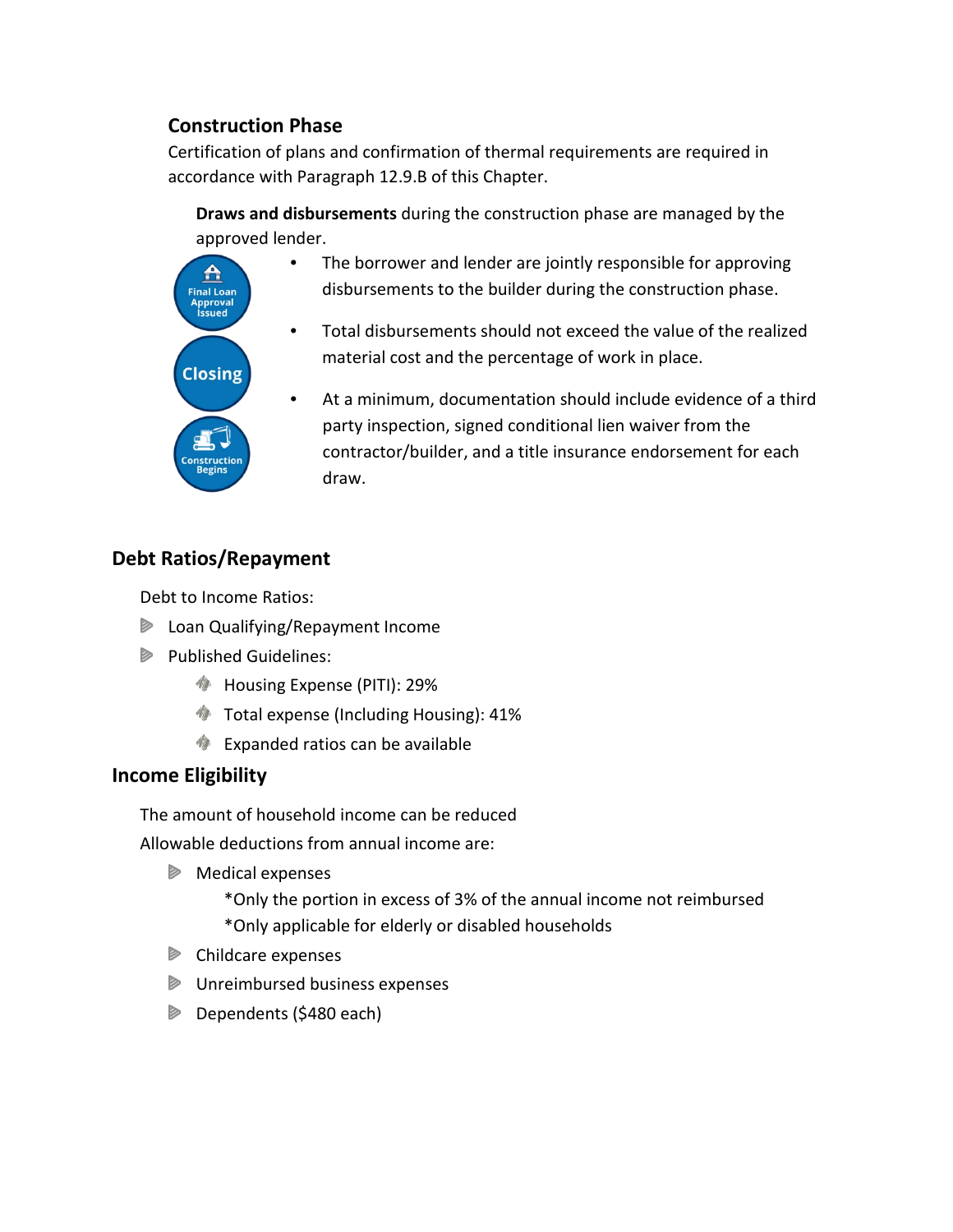# **Tax Exempt Income**

◆ Updated Guidelines per CFR 3555 state:

"The standard debt-to-income ratios are based on an assumption the income is taxable. If a particular source of income is not subject to Federal taxes, for example, certain types of disability payments or military allowances, the amount of continued tax savings attributable to the nontaxable income source may be added to the applicant's repayment income.

**Income that has been verified to be tax exempt may be "grossed up" by 25%**, in other words, multiplied by 125 percent to "gross up" such income.

- $\blacklozenge$  Ex. 1 Social Security gross amount of \$2,000 X 1.25% = \$2,500
- $\blacklozenge$  Ex. 2 VA Disability gross amount of \$1,500 X 1.25% = \$1,875
- Annual Income: Tax exempt income sources should not be grossed up for annual income purposes.

# **Self Employment**

Documentation:

- 2 Consecutive Years of signed Federal Tax Returns
- Year-to-Date Profit and Loss Statement (Not audited)
- Year-to-Date Balance Sheet (Not Audited)
- W2s
- $\cdot$  K<sub>1s</sub>
- Schedule C (Depreciation & Depletion can be added back into AGI)

*Remember, we need to calculate net income for loan qualifying. Not the figure for gross commissions or sales.*

# **Credit Qualifying**

- Automated Underwriting
	- GUS: Guaranteed Underwriting System
	- GUS provides a recommended level of underwriting and documentation to determine USDA Guaranteed loan eligibility
	- GUS "Accept", "Refer", or "Refer with Caution" risk evaluations
	- For credit scores 640 and above
	- Allows for more flexibility with processing and documentation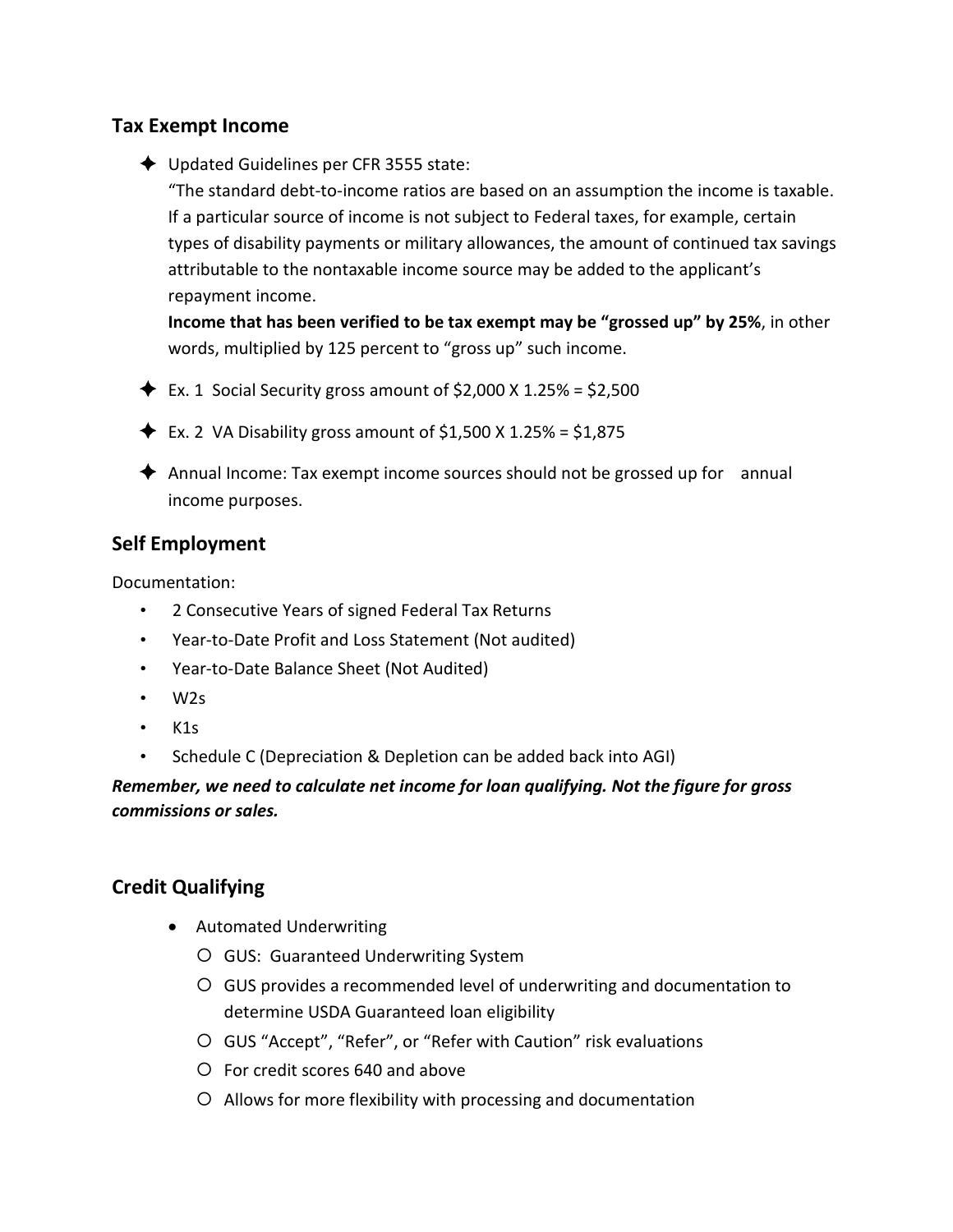- Manual Underwriting
	- For loan files with:
		- GUS "Refer" or "Refer with Caution" risk evaluations
		- ▶ Credit scores below 640, which include
		- **Zero Credit Score Applicants**
		- Any other underwriting factors that require a downgrade
		- $\triangleright$  NOT all lenders offer manual underwriting ability

Manual underwriting is a more intensive review of the overall loan file. It is common to require additional documentation and explanations from the borrower to document intent for good credit.

# **GUS = Guaranteed Underwriting System**

- Available to USDA Approved Lenders such as **Metroplex Mortgage Services**
	- Specific "AUS" system for USDA loans
	- GUS assists lenders in the processing of USDA Loans
	- GUS provides a recommended level of underwriting and documentation to determine USDA Guaranteed loan eligibility
	- GUS "Accept", "Refer", or "Refer with Caution" risk evaluations can be eligible for approvals
	- Accept findings can be possible for credit scores 640 and above \* Allows for more flexibility with processing and documentation

# **Credit Qualifying - CAIVRS**

CAIVRS is a Federal government database of delinquent Federal debtors that allows federal agencies to reduce the risk to federal loan and loan guarantee programs.

CAIVRS alerts participating Federal lending agencies when an applicant for credit benefits, or for a position of trust in support of the administration of a Federal credit program, has a Federal lien, judgment or a Federal loan that is currently in default or foreclosure, or has had a claim paid by a reporting agency.

# **Credit Qualifying – Established Credit**

At least one applicant must have the following:

3 historical trade line payment references

Must have existed for at least 12 months

- If not on the credit report, non-traditional credit may be used:
	- $\triangleright$  Verification of Rent (VOR) + 1 additional trade references, or
	- **3 trade references without a Verification of Rent**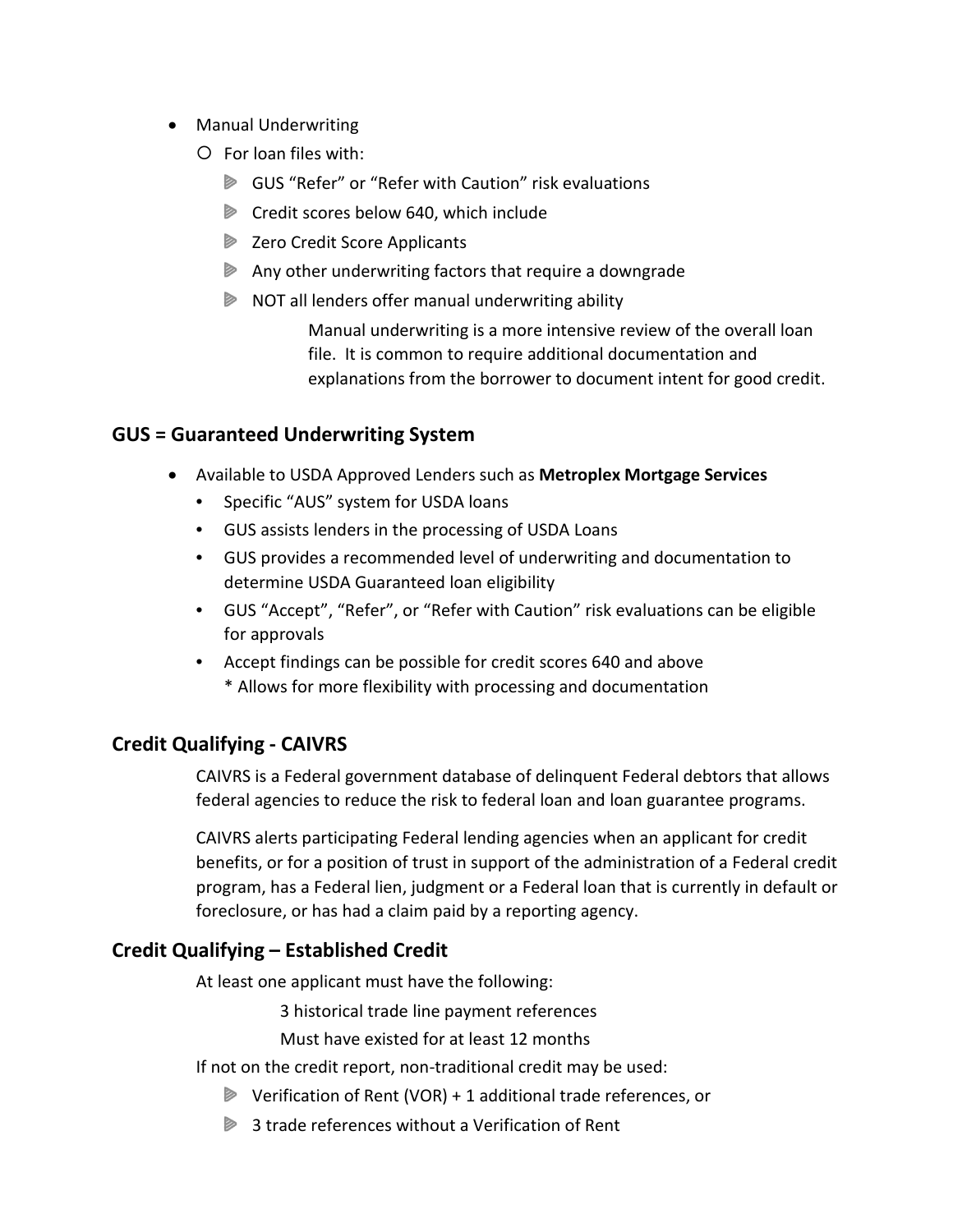Alternative Lines of Credit Examples

Utilities, Cell Phone, Car Insurance, Cable, etc.

#### \* *Manual downgrade is required in the case of non-traditional credit* \*

#### **Authorized User Accounts**

- Per USDA Guidelines: A GUS underwriting recommendation of "Accept" with open authorized user trade lines must include evidence in the lender's permanent case file of one of the following:
- Another applicant on the mortgage loan application owns the trade line in question,
- The owner of the trade line is the spouse of an applicant , or
- Evidence the applicant has been making payments on the account for the last 12 months
- There are two or more other tradelines listed on the credit report, which are not authorized user accounts, with at least 12 months of payment history listed to validate the credit score.
- If one of these conditions cannot be met an underwriting recommendation of "Accept" must be manually downgraded to a "Refer" and the file must be manually underwritten

#### **Disputed Accounts**

- Per USDA Guidelines: When an applicant's credit report indicates a trade line or public record is in dispute, a GUS underwriting recommendation of "Accept" may need to be downgraded by the lender to a "Refer"
- A downgrade is not required if any of the following are met:
	- The trade line has a zero dollar balance
	- The trade line is marked "paid in full" or "resolved", or
	- The trade line has a balance owed of less than \$500 and is older than 24 months
- In the event a GUS underwriting recommendation is downgraded to "Refer" the lender must remit a fully underwritten case file to the Agency

#### **Foreclosures, Bankruptcies, & Short Sales**

- Foreclosures: 3 years after foreclosure date
- Deed-In Lieu of Foreclosure: 3 years after completion
- Short Sales: 3 years after completion date
- Chapter 7 Bankruptcies: 3 years after discharge date
- Exceptions are possible with properly documented credit waivers!
- Chapter 13 Bankruptcies:
- Must document at least 12 months into the plan with no late payments
- The applicant must receive written permission from the bankruptcy court/trustee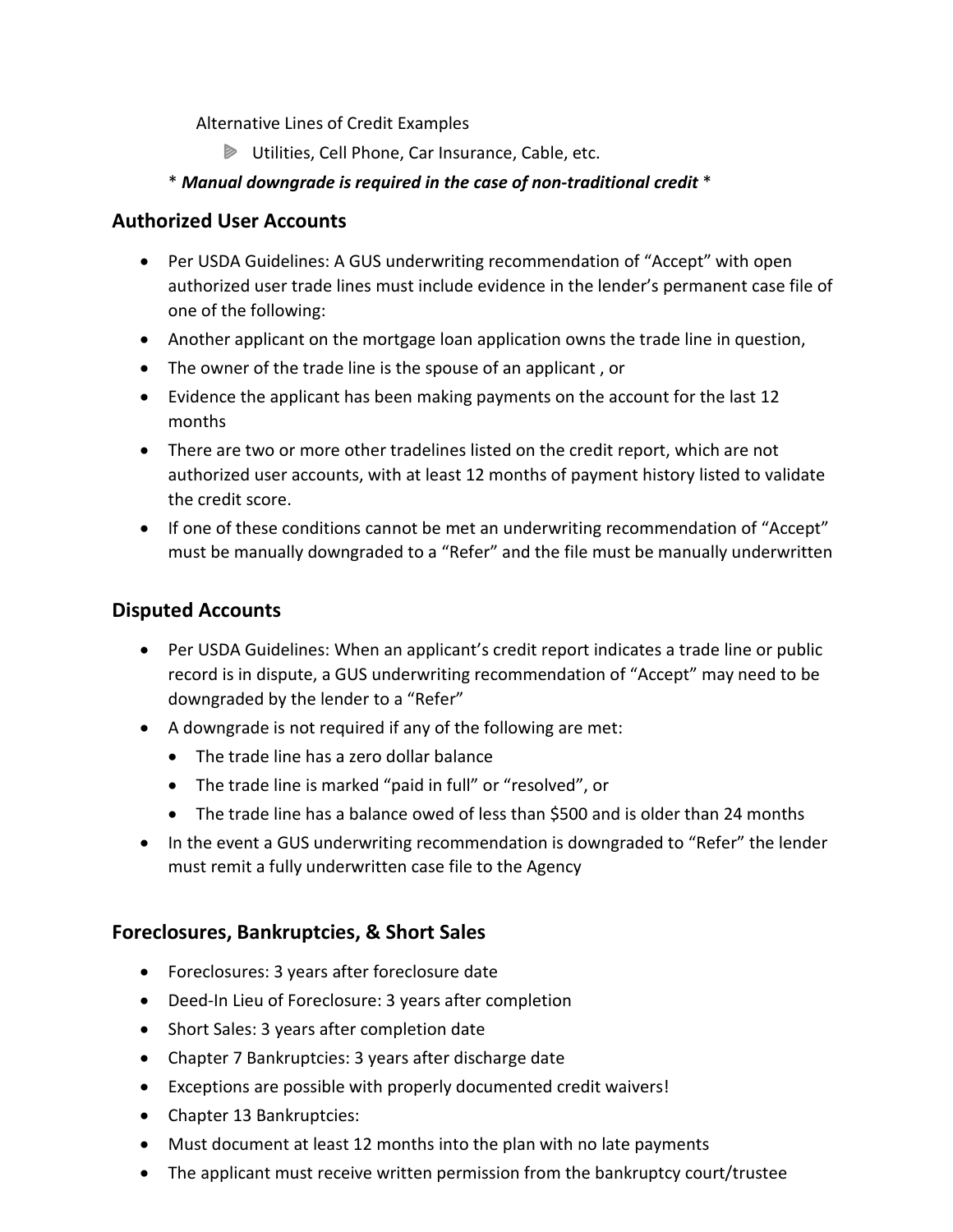• A credit waiver by the lender will be required for a manually underwritten loan. A completed Chapter 13 bankruptcy plan will not require a credit waiver provided the applicants have demonstrated a willingness to meet obligations when due for the 12 months prior to the date of loan application.

## **Mortgages Included with Bankruptcies**

- Mortgages included with a Chapter 7 Bankruptcy
	- Similar to VA Loans, USDA Guidelines are updated with CFR 3555 and effective 12/1/2014 which will state:
- "When a Chapter 7 bankruptcy absolved the mortgage debt for the applicant, any foreclosure or remaining foreclosure pending is an action against the property, not the applicant. The foreclosure action is not considered as adverse credit in the applicant's evaluation. A loan underwritten with the assistance of GUS will not be required to be manually down-graded when the bankruptcy discharge included the mortgage debt."
	- Unlike FHA loans which require a 3-year waiting period for qualifying after the deed officially transfers, USDA has no specific requirement
	- Be cautious regarding adequate property guidelines

# **USDA Collection Policy-CFR 3555**

Unpaid open collections could affect the future ability of an applicant to repay a mortgage when creditors pursue collection. In an effort to minimize future risk of open collections left unpaid, the lender will consider the following during the capacity analysis of the loan request, regardless of the method utilized to underwrite:

- 1) Determine if the total outstanding balance of all collections accounts of all applicants is equal to or greater than \$2,000.
- 2) Remove all medical collections and charge off accounts from the total balance.
	- *(Medical collections and charge off accounts must be clearly identifiable on the credit report.)*
- 3) If the remaining outstanding collection balance is equal to or greater than \$2,000, any of the following actions will apply:

*a. Payment in full of all collection accounts at or prior to closing.*

*b. Payment arrangements are made with each creditor for each collection account remaining outstanding.* 

 *\* A letter from the creditor or evidence on the credit report is required to validate the payment arrangements.* 

 *\* The agreed upon monthly payment for each outstanding collection account will be included in the debt ratios*

*c. In the absence of a payment arrangement, the lender will utilize in the debt-to-income ratio a calculated monthly payment. For each collection utilize 5% of the outstanding balance to represent the monthly payment.*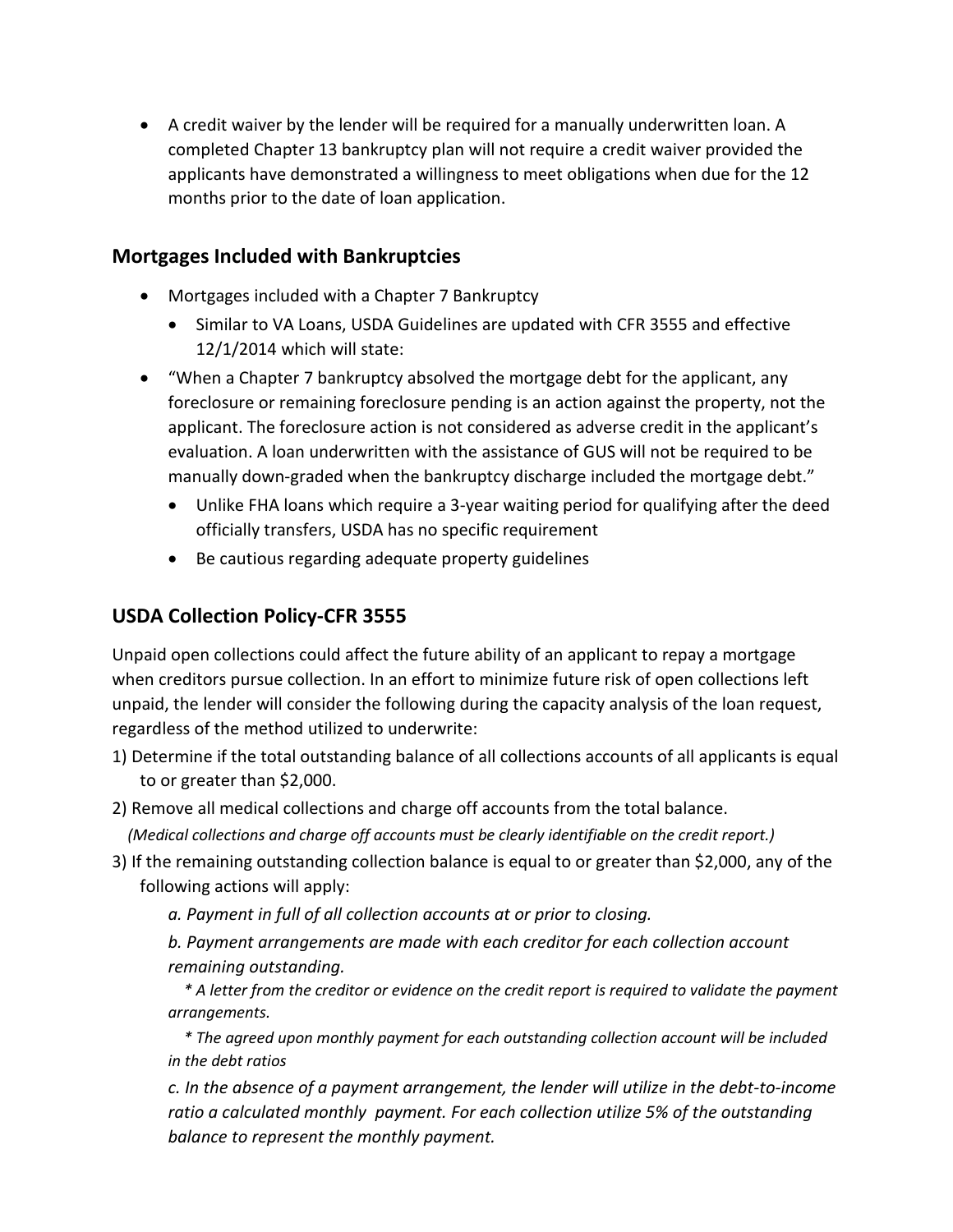# **Credit Waiver Examples**

The applicant lost their job in August 2009, then suffered a broken leg in October 2009 while unemployed. Their COBRA coverage has been slow to pay submitted claims, resulting in the three medical collection accounts that are in dispute."

# **Debt Ration Waivers**

- Lender requested and approved by Rural Development
- Which loans do not require a debt ratio waiver request?
- Debt ratio waiver may be granted with the certain conditions
	- PITI is between 29% and 32%, or
	- Total ratio is between 41% and 44%
	- Credit score of all applicant(s) is 680 or greater

# **Compensating Factors**

- Proposed PITI (housing expense) is equal to or less than the applicant's current verified housing expense for past 12 mos.
- Accumulated savings of liquid assets available post loan closing of at least 3 mos. or greater PITI payments after closing
- All employed applicants have been continuously employed with their current primary employer for a minimum of 2 years

# **Do USDA loans have PMI?**

USDA Loans DO NOT have PMI

10/1/2011 USDA implemented their Annual Fee

How is the monthly payment calculated?

- .35% off the loan amount/ 12 months
- It is recalculated annually based on the scheduled UPB
	- UPB Unpaid Principle Balance
	- Remaining years calculated on scheduled UPB not actual balance
	- $\triangleright$  This will be recalculated each year until the loan is paid off